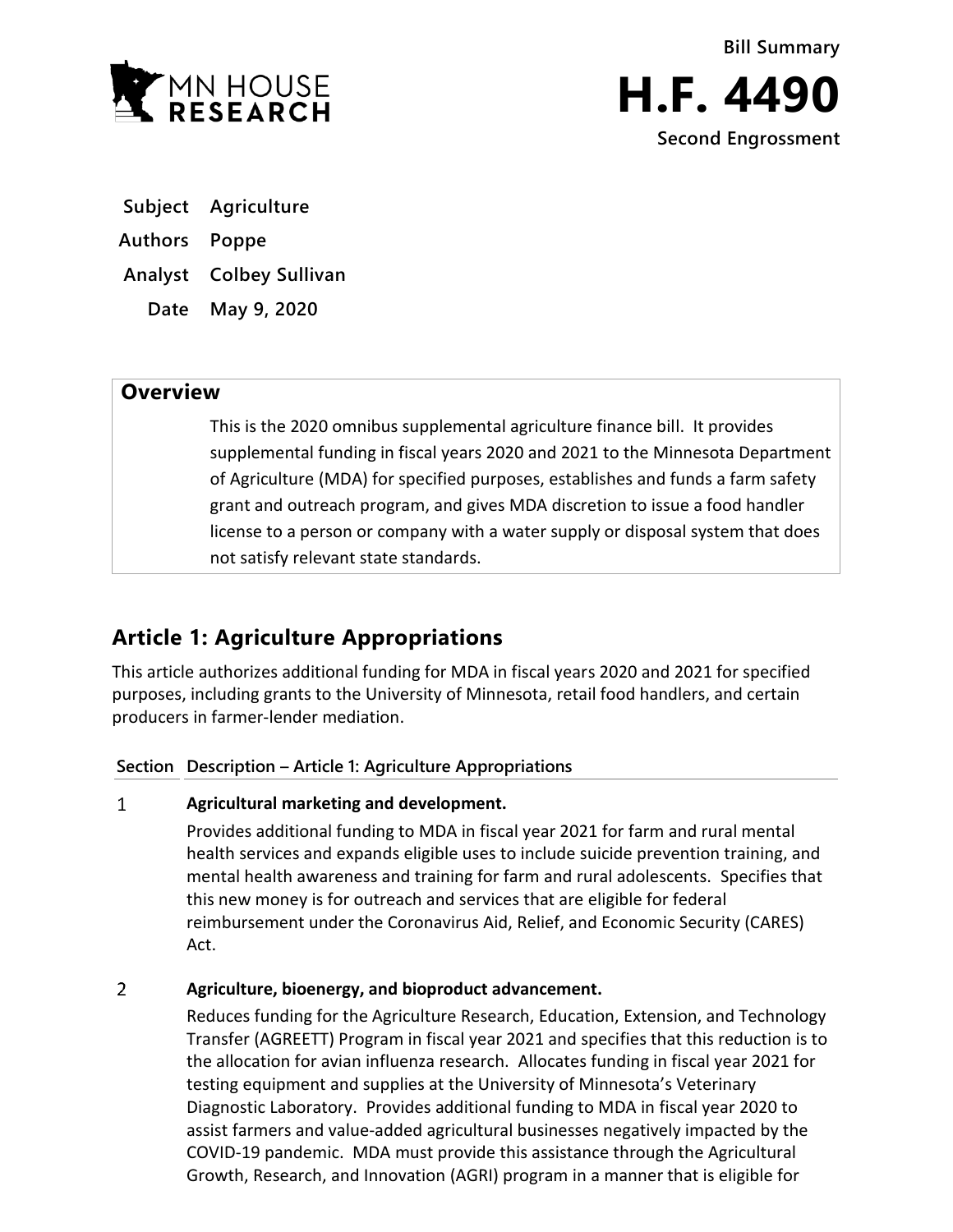### **Section Description – Article 1: Agriculture Appropriations**

federal reimbursement under the CARES Act. Requires MDA to give additional preference to meat and poultry processors when awarding AGRI Value-Added grants in fiscal year 2021.

#### 3 **Administration and financial assistance.**

Provides additional funding to MDA in fiscal year 2021 for farm advocate services. Specifies that this new money is for services eligible for federal reimbursement under the CARES Act.

#### $\overline{4}$ **Farm safety grant and outreach; appropriation.**

Appropriates money to MDA in fiscal year 2021 for the farm safety grant and outreach program established in article 2 and specifies how this money is to be allocated among eligible uses.

#### 5 **Appropriation; farm crisis loan origination fee grant program.**

Appropriates money to MDA in fiscal year 2020 for grants to farmers who have a net worth of less than \$800,000, are participating in farmer-lender mediation or have received a mediation notice pursuant to the Farmer-Lender Mediation Act, and have been approved for a debt restructuring loan guaranteed by the United States Department of Agriculture or a loan through the Rural Finance Authority. Grants would be equal to 50 percent of the loan origination fee paid by an eligible farmer. Authorizes MDA to use up to ten percent of the appropriation to administer the grants.

#### 6 **Retail food handler safety; appropriation.**

Appropriates money to MDA in fiscal year 2020 for grants to grocery stores and other MDA-licensed retail food handlers to execute Centers for Disease Control and Prevention and Minnesota Department of Health COVID-19 requirements, guidance, and recommendations, and to develop safety procedures, update and retrofit retail locations, purchase personal protective equipment for employees, and educate the public on the need to follow safety procedures. Limits grants to \$500 per store and a total of \$2,000 for businesses with multiple locations.

#### $\overline{7}$ **Alternate appropriation.**

Requires Minnesota Management and Budget to determine if the activities that receive funding under this act are eligible for federal reimbursement under the CARES Act. If so, the funding would come from this federal aid instead of the state general fund.